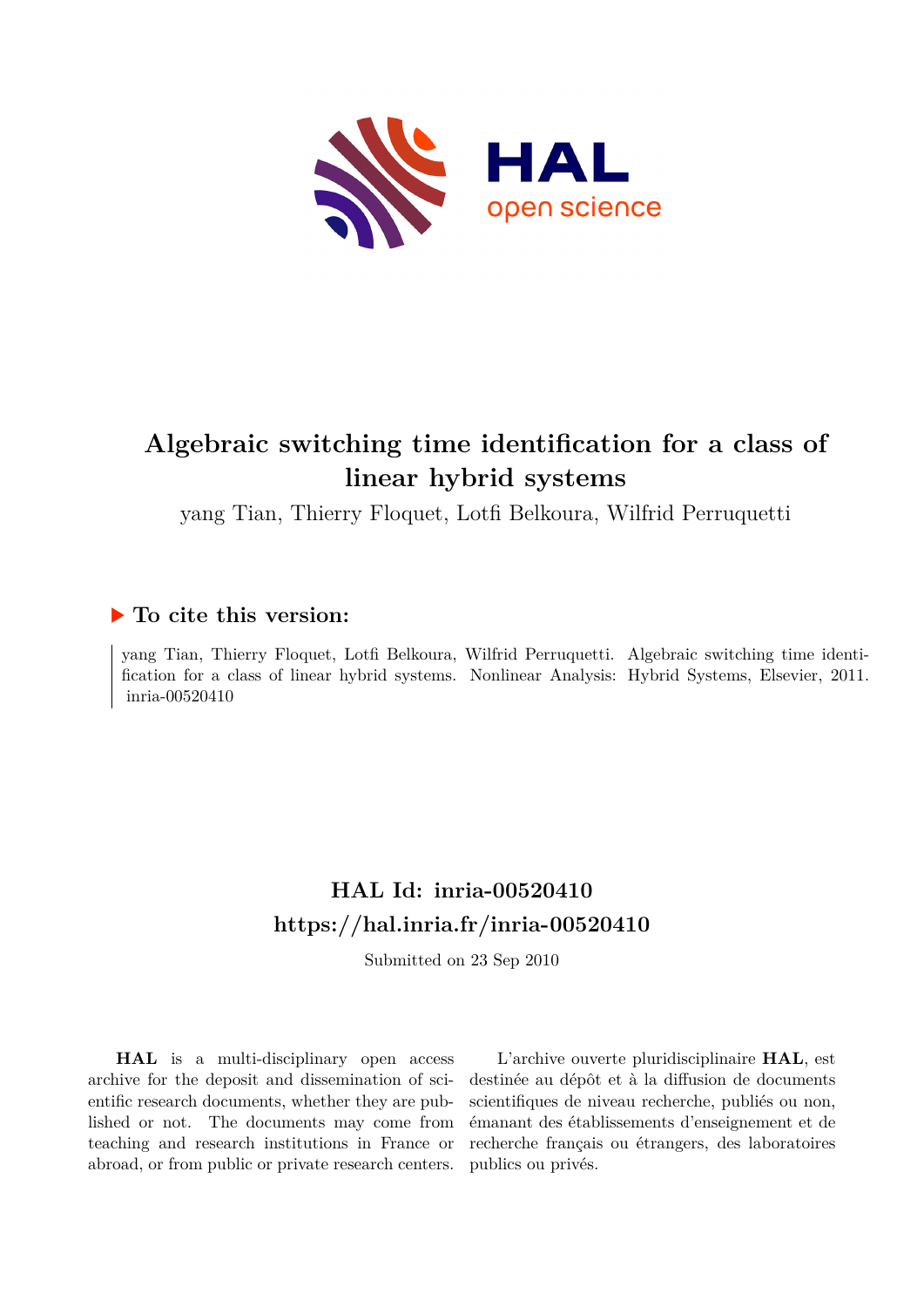## Algebraic switching time identification for a class of linear hybrid systems

Yang TIAN<sup>a,c</sup>, Thierry FLOQUET<sup>a,c</sup>, Lotfi BELKOURA<sup>b,c</sup>, Wilfrid PERRUQUETTIa,c

*<sup>a</sup>LAGIS (CNRS, FRE 3303), Ecole Centrale de Lille, BP 48, Cit´e Scientifique, 59650 Vil ´ leneuve d'Ascq, France (e-mail: yang.tian@inria.fr, thierry.floquet@ec-lille.fr, wilfrid.perruquetti@ec-lille.fr) <sup>b</sup>LAGIS (CNRS, FRE 3303), Universit´e des Sciences et Technologies de Lille, 59650 Villeneuve d'Ascq, France (e-mail: lotfi.belkoura@univ-lille1.fr) <sup>c</sup>ALIEN Project, INRIA Lille-Nord Europe, France*

#### **Abstract**

In this paper, a method for the finite time estimation of the switching times in linear switched systems is proposed. The approach is based on algebraic tools and distribution theory. Switching time estimates are given by explicit algebraic formulae that can be implemented in a straightforward manner using standard tools from computational mathematics. Simulations illustrate the proposed techniques.

*Keywords:* Linear systems, switched systems, switching time estimation, distribution theory.

#### **1. Introduction**

Many systems encountered in practice exhibit switchings between several subsystems, inherently by nature, such as when a physical plant has the capability of undergoing several operational modes, or as a result of the controller design, such as in switching supervisory control.

Switched systems can be seen as higher–level abstractions of hybrid systems, obtained by neglecting the details of the discrete behavior. A switched system is composed of a family of dynamical (linear or nonlinear) subsystems and a rule, called the switching law, that orchestrates the switching between them (see [24, 36] for surveys). In the recent years, there has been an increasing interest in the control problems of switched systems due to their significance from both a theoretical and practical point of view. Important results for switched systems have been achieved for problems including stability [2, 10, 12, 25, 40], stabilization [26, 29, 41, 43], tracking [11] or controllability [35, 42].

Observability and state estimation is a key problem for such systems because both the active mode and the continuous state have to be estimated and this during a finite time interval. The notion of state estimation for switched systems was introduced in [1]. Observability notions for some classes of hybrid systems such as switched linear systems has been discussed and characterized in recent works such as [4], [33], [39].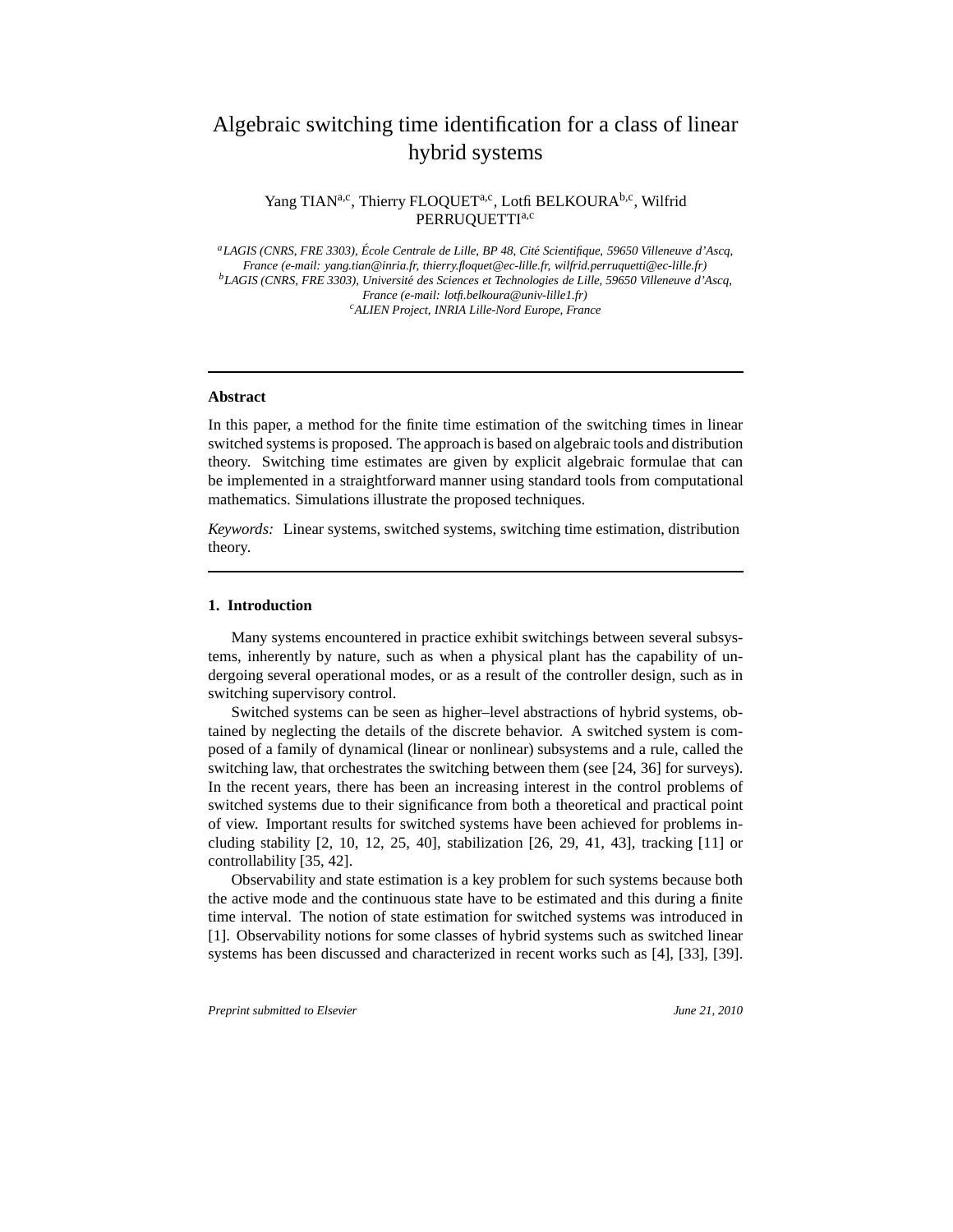The problem is to recover from available measurements the state of the system and/or the switching signal, and eventually the switching time. Different observation and identification methods have been performed during the last years ([3, 5, 7, 13, 14, 15, 16, 21, 22, 23, 27, 28, 32]). Usually, the hybrid observer consists of two parts: an index estimator of the current active sub-model and a continuous observer that estimates, asymptotically in most cases, the continuous state of the hybrid system.

The aim of this paper is to estimate in "real-time" the switching time sequence of some class of switched linear systems with the knowledge (full or partial) of the continuous state only. The possibility to have *finite time* estimate for that kind of systems is clearly important, not to say crucial. The approach considered here takes root in recent works developed in [19] for parameter identification of linear time-invariant systems. This method is based on algebraic tools (differential algebra, module theory and operational calculus) and results in finite time estimates given by explicit algebraic formula that can be implemented in a straightforward manner using standard tools from computational mathematics. Those results have been extended to the problems of closed-loop parametric estimation for continuous-time linear systems in [20], parametric estimation of systems with delayed and structured entries in [9], state estimation of linear systems with time-varying parameters in [38] or with delays in [8], fault diagnosis in [18], nonlinear systems with unknown inputs in [6] or some class of linear infinite dimensional systems governed by partial differential equations in [31]. This approach was also applied in [17] for the estimation of the index corresponding to the current active subsystem, and the state variable of this subsystem. In this paper, the algebraic approach is extended to the problem of the finite time identification of the switching occurrences. Using some properties of the distribution theory, the switching time estimation is given by an explicit formula, as a function of the integral of the output, in order to attenuate the influence of measurement noises.

This paper is organized as follows: Section 2 gives the problem formulation. The main result is derived in Section 3. First, the switching time identification of one commutation between two subsystems is analyzed. Then, the result is extended to the case of commutations among an arbitrary number of subsystems. The last section provides a simulation that illustrates the proposed approach.

#### **2. PROBLEM STATEMENT**

In this work, we study a class of linear hybrid systems called switched linear systems (see [39] for a definition), i.e. systems whose evolution is determined by a collection of linear models (*Q* subsystems) with continuous state  $x \in \mathbb{R}^n$  connected by switches among a number of discrete states  $q \in I_Q \triangleq \{1, \ldots, Q\}$ , modeled by linear ordinary differential equations of the following form:

$$
\dot{x} = A_q x,\tag{1}
$$

where  $A_q \in \mathbb{R}^{n \times n}$  are constant matrices. For the sake of convenience and without loss of generality, it is assumed that at each time  $t \in \mathbb{R}$  only one discrete event can act on the system.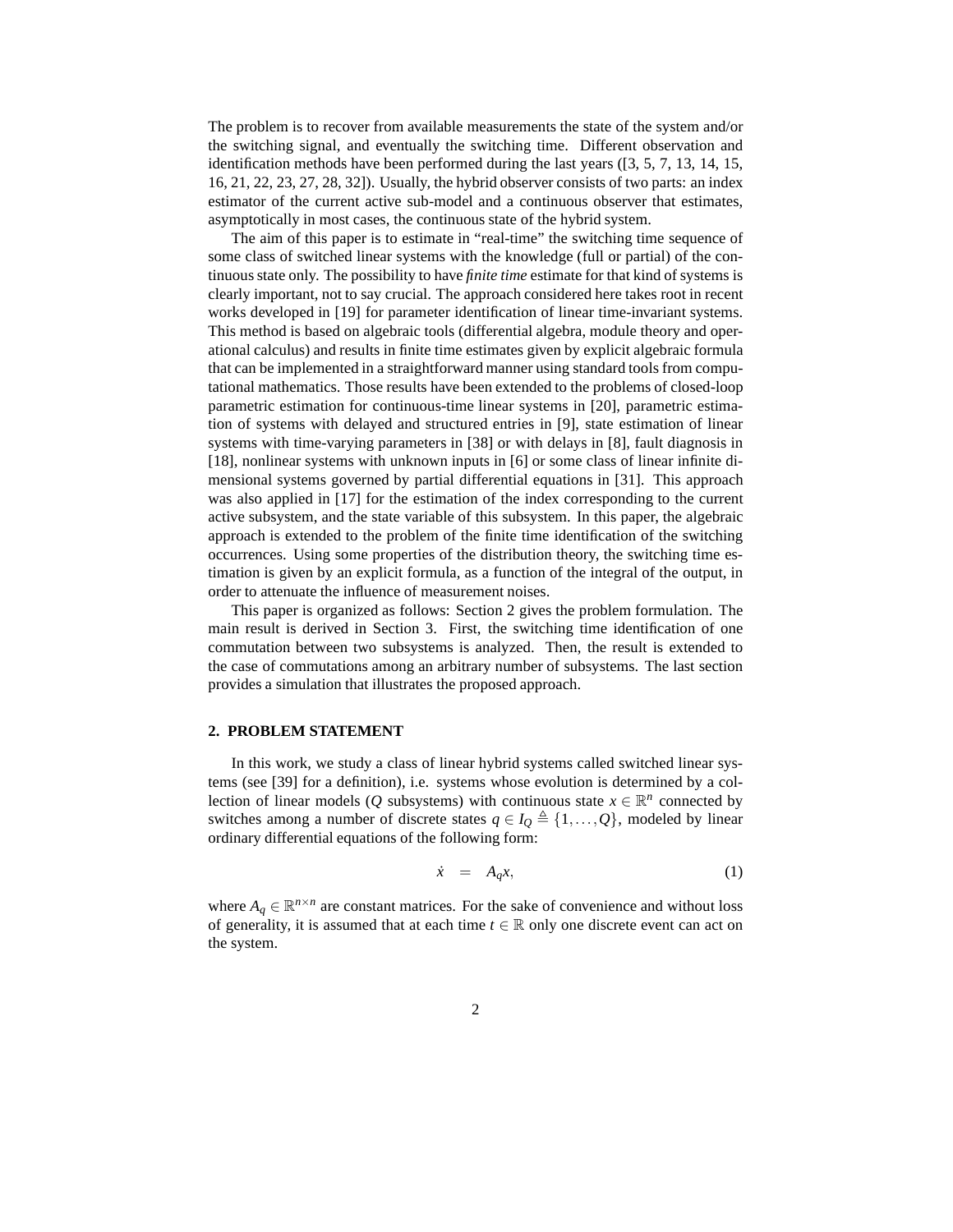The objective of this paper is to estimate on line the switching times of the system (1) using the dynamics of the continuous state only. The method that will be developed will involve high order time derivatives of *x*. Because of the presence of non smooth dynamics, derivation has to be understood in the distribution sense.

#### *2.1. Distribution Framework*

We recall here some standard definitions and results from distribution theory developed in [34], and fix the notations to be used in the sequel. The space of *C* <sup>∞</sup>-functions having compact support in an open subset  $\Omega$  of  $\mathbb R$  is denoted by  $\mathscr D(\Omega)$ , and  $\mathscr D'(\Omega)$ is the space of distributions on  $\Omega$ , i.e., the space of continuous linear functionals on  $\mathscr{D}(\Omega)$ .

When concentrated at a point  $\{\tau\}$ , the Dirac distribution  $\delta(t - \tau)$  is written  $\delta_{\tau}$ .

Functions are considered through the distributions they define and are therefore indefinitely differentiable. Hence, if *y* is a continuous function except at a point *a* with a finite jump  $\sigma_a$ , its derivative writes

$$
\dot{y} = dy/dt + \sigma_a \,\delta_a,\tag{2}
$$

where *dy*/*dt* is the distribution stemming from the usual derivative of *y*.

A distribution is said to be of order *r* if it acts continuously on *C r* -functions but not on *C r*−1 -functions. Measures and functions are of order 0. By virtue of Schwartz Theorem (see [34]),  $\alpha \times T = 0$  for any smooth function  $\alpha$  whose derivatives of appropriate order vanish on the support of a given distribution  $T \in \mathcal{D}'(\Omega)$ . In particular, one has for the Dirac distribution<sup>1</sup>:

$$
f(t) \cdot \delta_{t_i} = f(t_i) \cdot \delta_{t_i}, \ \ \forall f \in C^{\infty}(\mathbb{R}) \ \ \text{if } f \text{ is continuous at } t_i.
$$
 (3)

#### **3. Switching time identification**

The goal of this work is to obtain an algebraic relation of the measured variables which involves only known parameters in order to explicitly obtain the unknown switching times. To do so, first, a time-varying state transformation is used to get an intermediate differential algebraic relation which parameters are not depending anymore on the switching times but on a Dirac distribution at the switching instant. Then, an annihilating algebraic manipulation based on (3) is provided to get the desired differential algebraic relation where the unknown switching times explicitly appear. Finally, using iterative integral operators, the final expression of the switching instant is obtained in terms of time integrals of the state variables.

#### *3.1. The case of two subsystems and one commutation*

In this case,  $q \in \{1,2\}$ . Assume that the system (1) switches from a subsystem to the other one at time *tc*. The aim is to get a finite time estimation of the switching time *tc*. For the sake of simplicity, the method is first detailed assuming that all the state

<sup>&</sup>lt;sup>1</sup>The existence of the product  $f(t) \cdot \delta_{t_i}$  is ensured as soon as *f* is a  $C^{\infty}$ -function.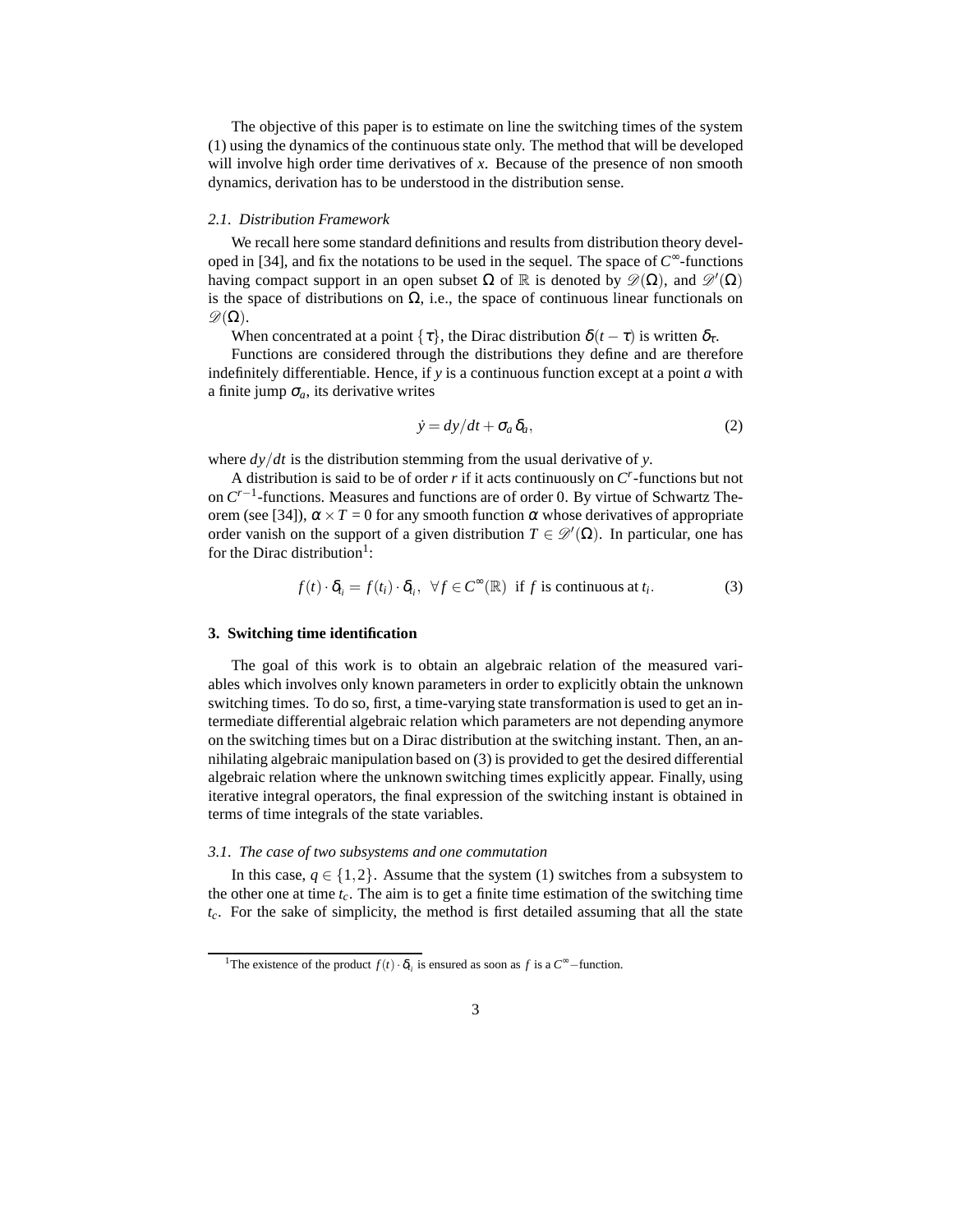is measured (some hints for the case of partial state measurement are given in Section 3.4).

The dynamical behavior of the system can be written as follows:

$$
\dot{x} = \Gamma(t)x \qquad \Gamma(t) \in \{A_1, A_2\}.
$$
\n(4)

Under the change of variable  $z = e^{Gt}x$ , where *G* will be defined later, the system (4) is transformed into:

$$
\dot{z}=M(t)z
$$

with

$$
M(t) = G + e^{Gt} \Gamma(t) e^{-Gt}.
$$
\n<sup>(5)</sup>

Then, the matrix *G* is chosen such that:

$$
M_1(t) + M_2(t) = 0 \tag{6}
$$

where

$$
M_i(t) = G + e^{Gt} A_i e^{-Gt}, \quad i = 1, 2
$$

Since *G* and  $e^{Gt}$  commute, equation (6) implies that

$$
G = -\frac{A_1 + A_2}{2} \tag{7}
$$

and

$$
\dot{z} = \sigma(t)M_1(t)z\tag{8}
$$

with  $\sigma(t) \in \{-1, 1\}$  and, without loss of generality,  $\sigma(0+) = 1$  if  $\Gamma(0+) = A_1$ .

**Remark 1.** When the matrices  $A_1$  and  $A_2$  commute,  $M_1(t) = -M_2(t) = \frac{A_1 - A_2}{2}$  are constant. This case was treated in [37].

The determinant  $\Delta_1(t)$  of  $M_1(t)$  satisfies the following property:

$$
2^{n}\Delta_1(t) = \det(2M_1(t)) = \det(M_1 - M_2) = \det(A_1 - A_2) = \text{cte.}
$$
 (9)

Assume henceforth that the matrix  $(A_1 - A_2)$  is full rank. Then,  $M_1(t)$  is invertible and one can define  $W_1(t) := \text{Ad}(M_1(t)) = \Delta_1(t)M_1^{-1}(t)$ . Equation (8) becomes:

$$
W_1(t)\dot{z} = \sigma(t)\Delta_1(t)z.
$$
\n(10)

Note that every term in (10) is known but the evolution of  $\sigma(t)$ . Since  $\sigma(t)$  is a constant outside the set  $\{t_c\}$ , the time derivative of the product  $\sigma(t)g(t)$  is well-defined as soon as *g*(*t*) is a smooth function for  $t = t_c$ . Denoting  $\sigma_c = \sigma(t_c+) - \sigma(t_c-) = \pm 2$ , one has:

$$
\dot{\sigma}(t) = \sigma_c \, \delta_{t_c}
$$
\n
$$
(\sigma(t)g(t)) = \dot{\sigma}(t)g(t) + \sigma(t)\dot{g}(t) = \sigma_c g(t_c)\delta_{t_c} + \sigma(t)\dot{g}(t). \tag{11}
$$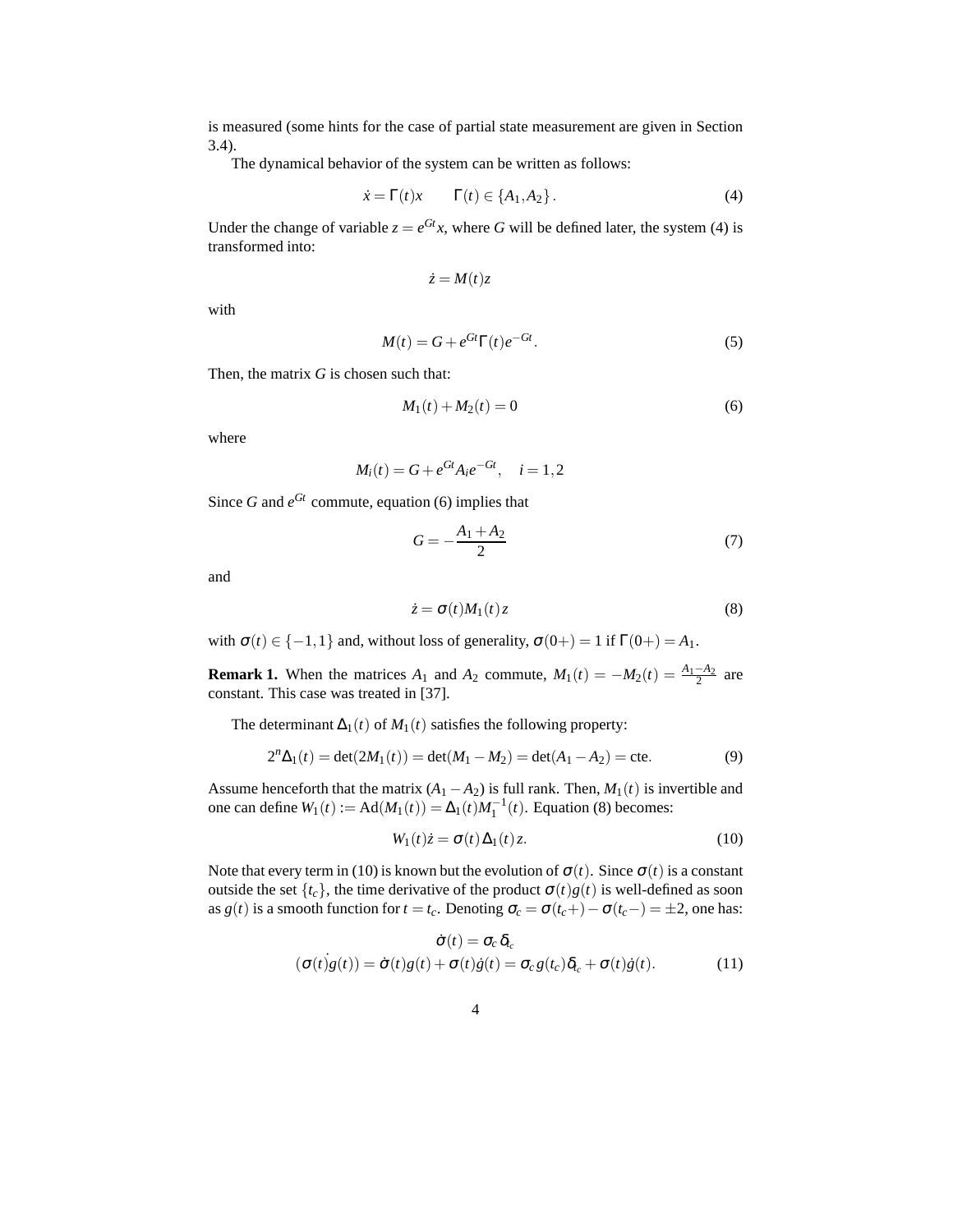By derivation of (10), one obtains:

$$
\dot{W}_1(t)\dot{z} + W_1(t)\ddot{z} = \dot{\sigma}(t)\Delta_1(t)z + \sigma(t)\Delta_1(t)\dot{z} = \dot{\sigma}(t)\Delta_1(t)z + \Delta_1(t)M_1(t)z
$$

$$
W_1(t)\ddot{z} + \dot{W}_1(t)\dot{z} - \Delta_1(t)M_1(t)z = \dot{\sigma}(t)\Delta_1(t)z.
$$
 (12)

The equation (12),using property (11), can be expressed as:

$$
\sum_{i=0}^{2} K_i(t) z^{(i)} = \gamma_c \delta_{t_c}
$$
\n
$$
K_0(t) = -\Delta_1(t) M_1(t)
$$
\n
$$
K_1(t) = \dot{W}_1(t)
$$
\n
$$
K_2(t) = W_1(t)
$$
\n
$$
\gamma_c = \sigma_c \Delta_1(t_c) z(t_c)
$$
\n(13)

Thus, using the change of variables  $z = e^{Gt}x$ , one obtains a differential systems with a left-hand side that only contains known quantities. The right-hand side involves a Dirac distribution that will be annihilated using property (3), as shown in the next section.

*3.2. Explicit computation of the switching instant*

Take any function with the following properties:

$$
(i) f(t,t_c) \delta_{t_c} = 0,
$$

**(ii)**  $f(0,t_c) = \dot{f}(0,t_c) = 0.$ 

Multiplying (13) by  $f(t,t_c)$ , one obtains:

$$
f(t,t_c) \left( \sum_{i=0}^{2} K_i(t) z^{(i)} \right) = 0.
$$
 (14)

Integrating (14) from 0 to  $t > t_c$  leads to

$$
\int_0^t f(\tau, t_c) \left( W_1(\tau) \ddot{z} + \dot{W}_1(\tau) \dot{z} - \Delta_1(\tau) M_1(\tau) z \right) d\tau = 0. \tag{15}
$$

Integration by parts gives:

$$
\int_0^t f(\tau, t_c) W_1(\tau) \ddot{z}(\tau) d\tau = \left[ f(\tau, t_c) W_1(\tau) \dot{z}(\tau) \right]_{\tau=0}^{\tau=t} - \int_0^t \left( \dot{f}(\tau, t_c) W_1(\tau) + f(\tau, t_c) W_1(\tau) \right) \dot{z}(\tau) d\tau
$$

$$
= f(t, t_c) W_1(t) \dot{z}(t) - \int_0^t \dot{f}(\tau, t_c) W_1(\tau) \dot{z}(\tau) d\tau - \int_0^t f(\tau, t_c) W_1(\tau) \dot{z}(\tau) d\tau
$$

and

$$
\int_0^t \dot{f}(\tau,t_c)W_1(\tau)\dot{z}(\tau)d\tau = \left[\dot{f}(\tau,t_c)W_1(\tau)z(\tau)\right]_{\tau=0}^{\tau=t} - \int_0^t \left(\ddot{f}(\tau,t_c)W_1(\tau) + \dot{f}(\tau,t_c)\dot{W}_1(\tau)\right)z(\tau)d\tau
$$

$$
= \dot{f}(t,t_c)W_1(t)z(t) - \int_0^t \ddot{f}(\tau,t_c)W_1(\tau)z(\tau)d\tau - \int_0^t \dot{f}(\tau,t_c)\dot{W}_1(\tau)z(\tau)d\tau.
$$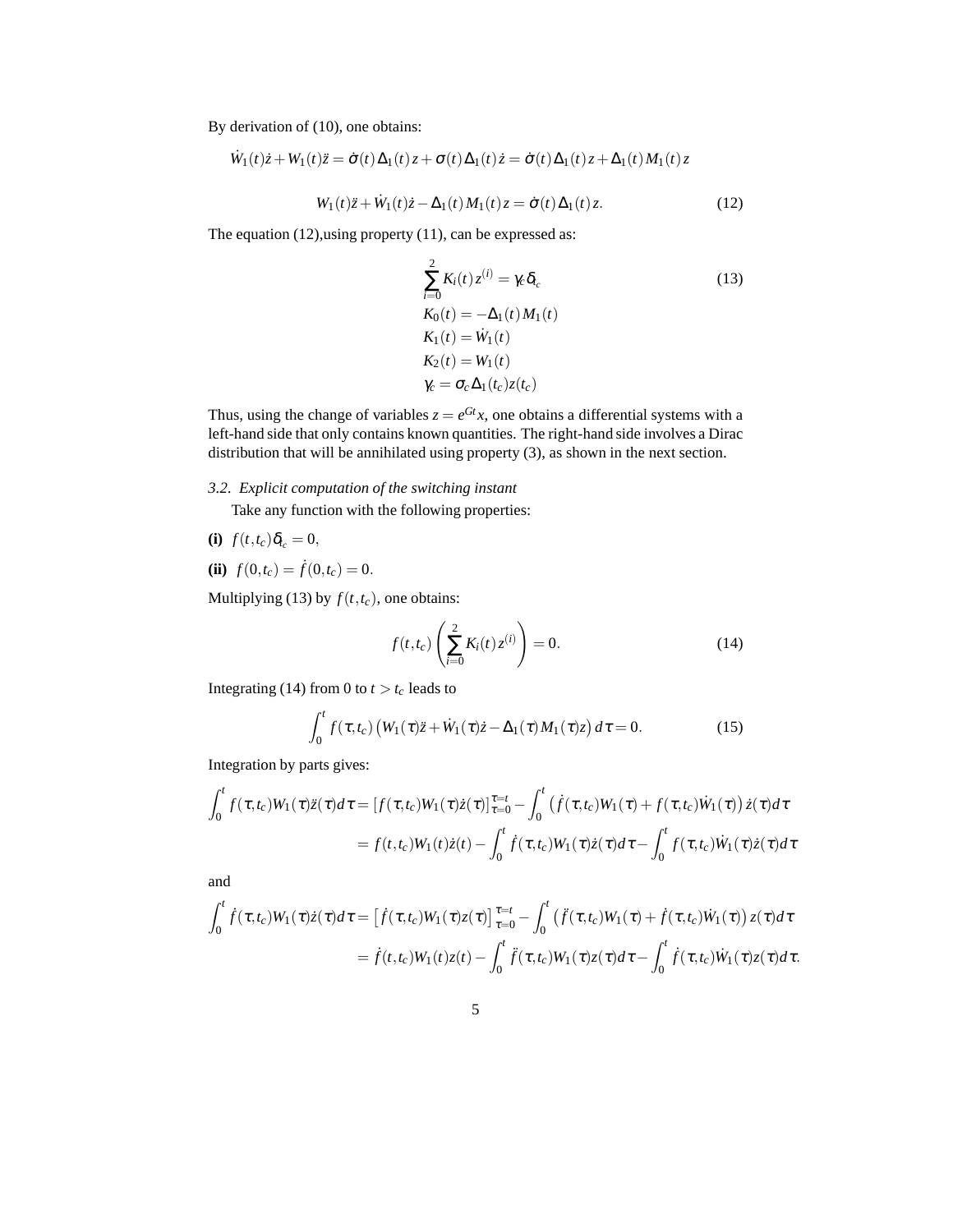Hence

$$
\int_0^t f(\tau, t_c) \left( W_1(\tau) \ddot{z} + \dot{W}_1(\tau) \dot{z} \right) d\tau
$$
\n
$$
= f(t, t_c) W_1(t) \dot{z}(t) - \dot{f}(t, t_c) W_1(t) z(t) + \int_0^t \ddot{f}(\tau, t_c) W_1(\tau) z(\tau) d\tau + \int_0^t \dot{f}(\tau, t_c) \dot{W}_1(\tau) z(\tau) d\tau
$$
\n(16)

Using the property

$$
\int_0^t \int_0^{t_{\nu-1}} \cdots \int_0^{t_1} x(\tau) dt_{\nu-1} \cdots dt_1 d\tau = \int_0^t \frac{(t-\tau)^{\nu-1}}{(\nu-1)!} x(\tau) d\tau,
$$

integrating one more time (15) from 0 to  $t > t_c$  and using (16), one obtains:

$$
f(t,t_c)W_1(t)z(t) - 2\int_0^t \dot{f}(\tau,t_c)W_1(\tau)z(\tau)d\tau - \int_0^t f(\tau,t_c)\dot{W}_1(\tau)z(\tau)d\tau
$$
  
+ 
$$
\int_0^t (t-\tau)\left(\ddot{f}(\tau,t_c)W_1(\tau) + \dot{f}(\tau,t_c)\dot{W}_1(\tau) - \Delta_1(\tau)M_1(\tau)\right)z(\tau)d\tau = 0.
$$
 (17)

An estimate of  $t_c$  can be obtained from (17). Take for instance the function  $f(t,t_c)$  $t^2(t - t_c)$  that satisfies the properties (i)-(ii) and

$$
\dot{f}(t,t_c) = t(3t - 2t_c),
$$
  

$$
\ddot{f}(t,t_c) = 6t - 2t_c.
$$

Using the result of (17), the estimate of  $t_c$  is given by the following formula:

$$
D(t, z, M_1)t_c = N(t, z, M_1)
$$

with

$$
N(t, z, M_1) = t^3 W_1(t) z(t) - \int_0^t (6\tau^2 W_1(\tau) + \tau^3 \dot{W}_1(\tau)) z(\tau) d\tau + \int_0^t (t - \tau) (6\tau W_1(\tau) + 3\tau^2 \dot{W}_1(\tau) - \Delta_1(\tau) M_1(\tau)) z(\tau) d\tau D(t, z, M_1) = t^2 W_1(t) z(t) - \int_0^t (4\tau W_1(\tau) + \tau^2 \dot{W}_1(\tau)) z(\tau) d\tau + \int_0^t (t - \tau) (2W_1(\tau) + 2\tau \dot{W}_1(\tau)) z(\tau) d\tau
$$
(18)

Note that  $N(t, z, M_1)$  and  $D(t, z, M_1)$  are column vectors of dimension *n*. So

$$
t_c = \frac{N_g(t, z, M_1)}{D_g(t, z, M_1)},
$$
\n(19)

for any  $1 \le g \le n$ , where  $N_g(t, z, M_1)$  and  $D_g(t, z, M_1)$  are the components of  $N(t, z, M_1)$ and  $D(t, z, M_1)$ , respectively.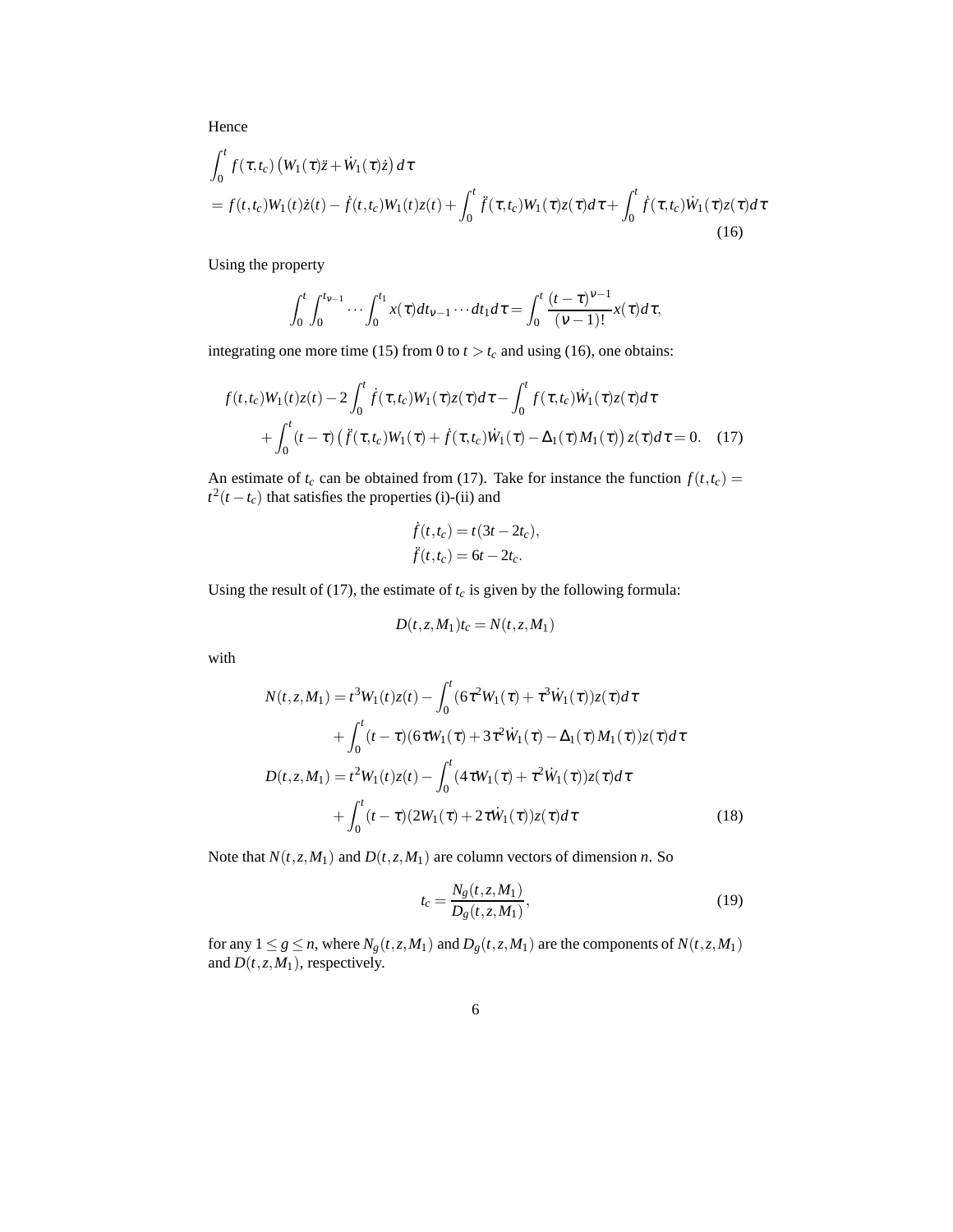**Remark 2.** When the measured signal  $z(t)$  is perturbed by noise, (17) can be integrated one or several more times in order to reduce the noise effect. In this case, the expression of  $N(t, z, M_1)$  and  $D(t, z, M_1)$  in (18) becomes

$$
N(t, z, M_1) = \int_0^t \tau^3 W_1(\tau) z(\tau) d\tau - \int_0^t (t - \tau) (6\tau^2 W_1(\tau) + \tau^3 W_1(\tau)) z(\tau) d\tau + \int_0^t \frac{1}{2} (t - \tau)^2 (6\tau W_1(\tau) + 3\tau^2 W_1(\tau) - \Delta_1(\tau) M_1(\tau)) z(\tau) d\tau D(t, z, M_1) = \int_0^t \tau^2 W_1(\tau) z(\tau) d\tau - \int_0^t (t - \tau) (4\tau W_1(\tau) + \tau^2 W_1(\tau)) z(\tau) d\tau + \int_0^t \frac{1}{2} (t - \tau)^2 (2W_1(\tau) + 2\tau W_1(\tau)) z(\tau) d\tau
$$
(20)

Hereafter, the method is extended to the problem of the identification of an arbitrary number of switching times between an arbitrary number of subsystems.

## *3.3. The case of Q subsystems and S commutations*

Assume that every pair of matrices  $A_i$  and  $A_j$  ( $i, j \in I_Q$  and  $i \neq j$ ) in system (1) is such that  $(A_i - A_j)$  is full rank. It has been seen that an estimator  $E_{i,j}$  that computes the quantities  $D(t, z, M_{i,j})$  and  $N(t, z, M_{i,j})$ , with  $M_{i,j} = G_{i,j} + e^{G_{i,j}t} A_i e^{-G_{i,j}t}$ ,  $G_{i,j} =$  $-\frac{A_i+A_j}{2}$  $\frac{A_{i}}{2}$  can be used to determine a switching time  $t_{i,j}$  that occurs between the two subsystems *i* and *j* (either from mode *i* to mode *j* or from mode *j* to mode *i*).

Hence, in order to identify all the switches among  $Q$  modes, one can use  $C_Q^2 =$ *Q*(*Q*−1)  $\frac{2^{2}-1}{2}$  estimators in parallel. Then, the output signals of each estimator can be analyzed as follows to determine the occurrence of a switch and its associated mode. Indeed, assume that the system (1) is in the mode *i* for  $t \in [t_0, t_{i,j}]$  and in mode *j* for  $t \in [t_{i,j}, T]$ , where times  $t_0$  and *T* stands for other switch occurrences. Then, one has:

- 1.  $D_g(t, z, M_{i,j}) = 0$  and  $N_g(t, z, M_{i,j}) = 0$  for  $t \in [t_0, t_{i,j}]$ : in practice, this property is checked on a few sampling periods before the switching instant;
- 2.  $D_g(t, z, M_{i,j})$  and  $N_g(t, z, M_{i,j})$  are straight lines for  $t \in [t_{i,j}, T[$ : in practice, several points have to be used to detect that the slope of the line is constant.
- 3. for  $t \in [t_{i,j}, T]$  the ratio of  $\frac{N_g(t, z, M_{i,j})}{D_g(t, z, M_{i,j})}$  is constant and equal to  $t_{i,j}$ : to detect when this ratio is constant, successive values within a boundary of a given thickness are needed.

Properties 1. and 2. arise from the fact that Dirac distributions in equation (13) are integrated twice. Thus, the estimator that fulfills those three conditions provides the switching instant as well as the index of the subsystems between which the switch occurs. Furthermore, with the knowledge of the first active mode, the sequence of all active models can be estimated.

The implementation of the numerical algorithm which allows to identify all the switching instants is done on a sliding window as follows:

function **detection of the switching time** *t<sup>c</sup>* read  $x(kT_e)$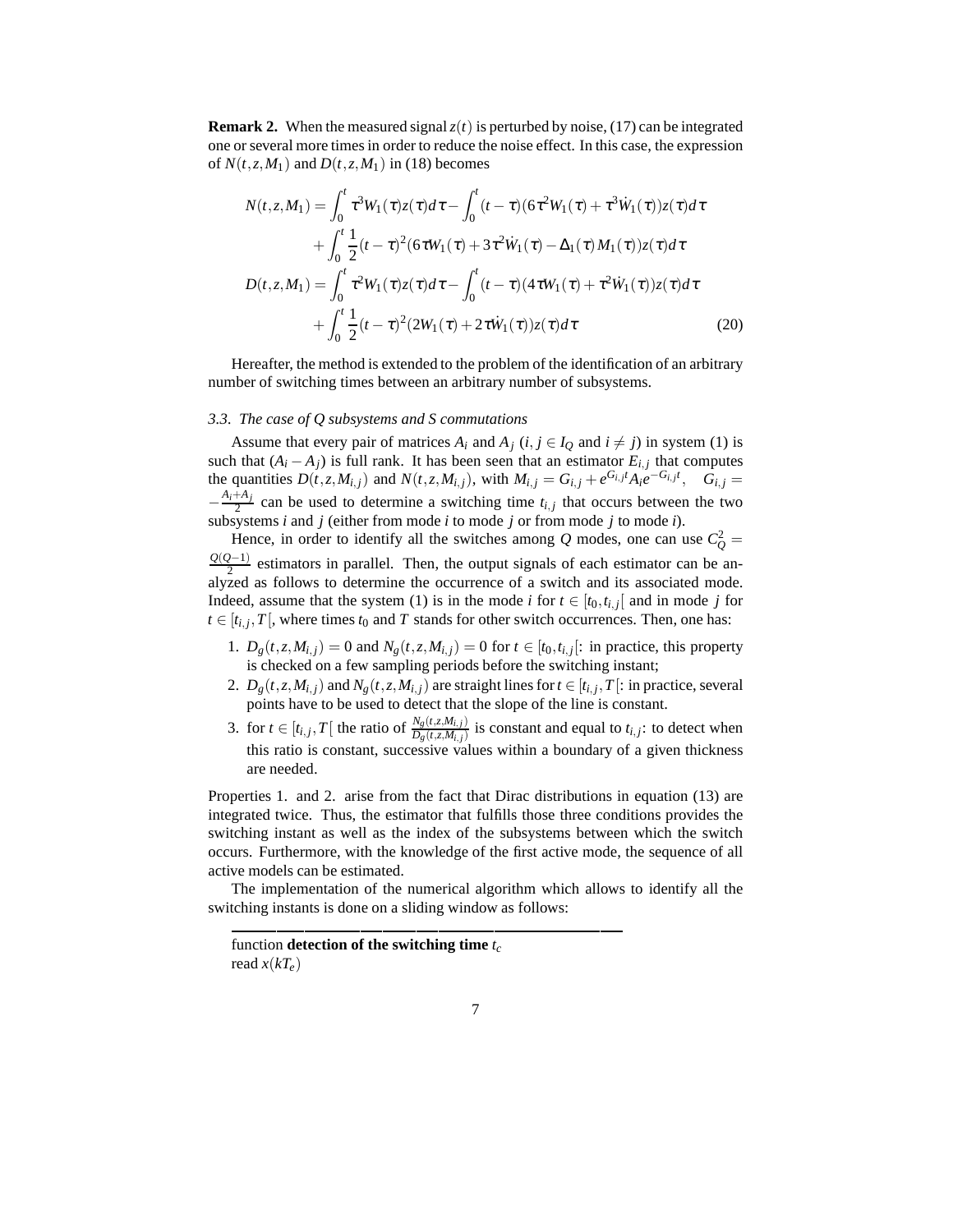*Te*: sample time;

*h*: number of chosen points to verify the constraints with *h*.*T<sup>e</sup>* less than the dwell time of the system;

 $t_s = 0$ : left bound of the integration window;

 $m = length(x)$ : length of the sampled state *x*;

$$
z_{i,j}(kT_e) = e^{-\frac{A_i + A_j}{2}} x(kT_e): \text{ new state}
$$
  
for  $k = h : m$ 

Reset all the components of  $N(t, z, M_{i,j})(k)$  and  $D(t, z, M_{i,j})(k)$  to zero

$$
for i = t_s : k
$$

Approximate numerically the integrals as sums using the trapezoidal rule **end**

Compute the value of  $N(t, z, M_{i,j})(k)$  and  $D(t, z, M_{i,j})(k)$  in an integration window with (18)

**if** an estimator satisfies the three detection criterions update the integration window:  $\mathbf{t}_s \longleftarrow \mathbf{k} - \mathbf{h}$ ; print this estimator and the active model. **else** break; **end** print the switching time **end**

The numerical implementation of the above obtained algorithm has also to address the following points:

- integration window: when none of the  $C_Q^2 = \frac{Q(Q-1)}{2}$  $\frac{2^{2}-1}{2}$  estimator detect the commutation, the algorithm will calculate the value of  $N(t, z, M_{i,j})(k)$ ,  $D(t, z, M_{i,j})(k)$  in a new integration window ( $k \leftarrow k+1$ ) whose width is one sample time larger than the old one (the lower bound of the integration is not changed while the upper bound is increased of one sampling), until a switching instant is detected with one of the estimator.
- update: when  $t_c$  is detected, one has to update the scheme by resetting the integral computation and replacing the lower bound of the integration with *t<sup>c</sup>* in order to identify the next switching time.

#### *3.4. A hint for an extension to systems with partial state measurement*

Consider the following system:

$$
\dot{x} = \Gamma(t)x \qquad \Gamma(t) \in \{A_1, A_2\}
$$
  

$$
y = Cx
$$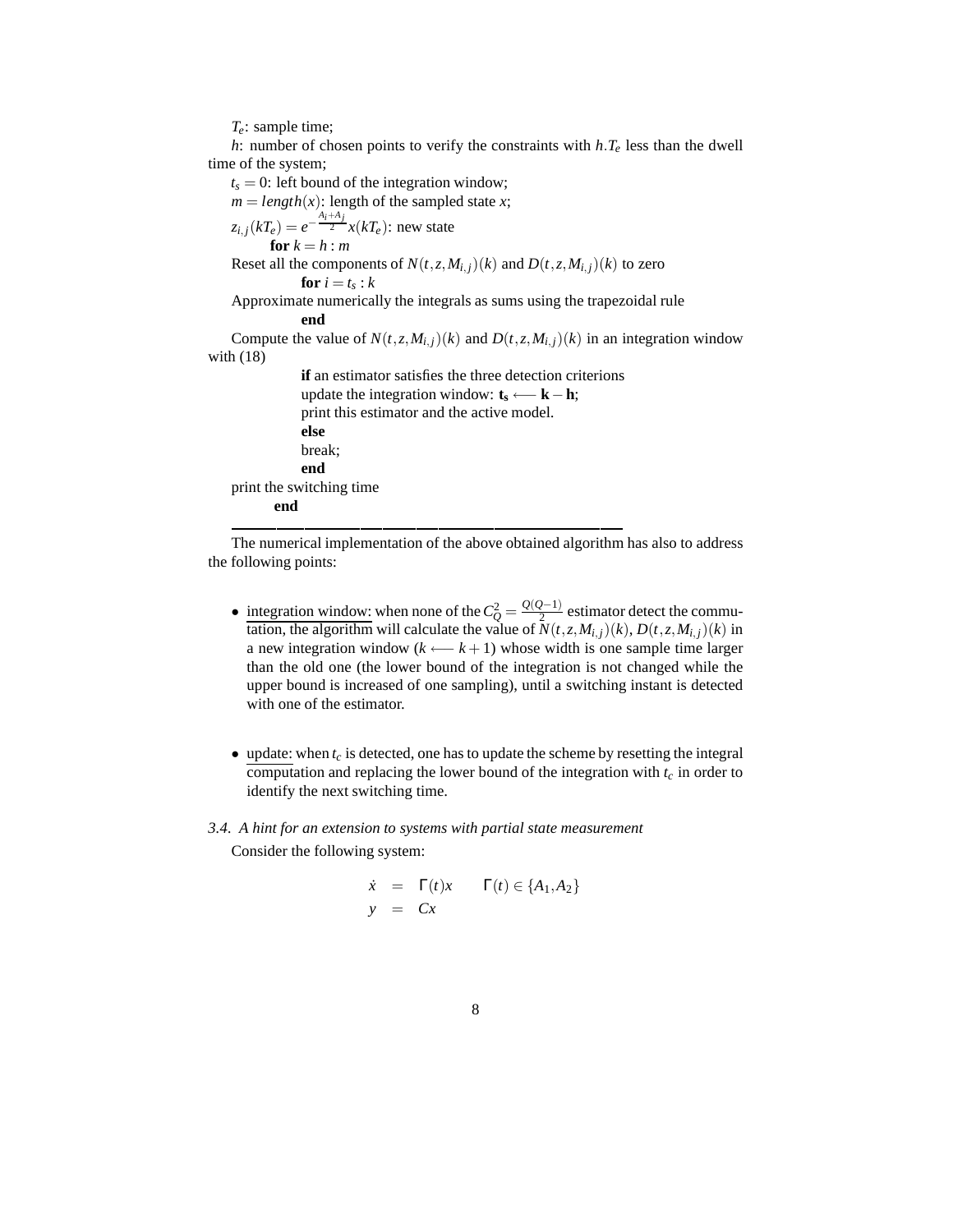where  $y \in \mathbb{R}^p$  is the output vector of available measurements. Assume it is possible to find an output relation given by:

$$
\dot{Y} = \bar{\Gamma}(t)Y + \Theta\left(\delta_{t_c}, \dot{\delta}_{t_c}, \dots, \delta_{t_c}^{(l)}\right), \qquad \bar{\Gamma}(t) \in \left\{\bar{A}_1, \bar{A}_2\right\} \tag{21}
$$

where  $Y = \left[ y^T, \ldots, y^{(r)} \right]^T$  is a vector composed of the output and a finite number of its time derivatives,  $\bar{A}_1$ ,  $\bar{A}_2$  are square matrices, and where  $\Theta$  is a square matrix that depends on the Dirac distribution and a finite number of its time derivatives. Using the same procedure as in Section 3.1, it is possible to obtain a differential system similar to (13):

$$
\sum_{i=0}^{2} \bar{K}_i(t) \bar{z}^{(i)} = \bar{\Theta} \left( \delta_{t_c}, \dot{\delta}_{t_c}, \dots, \delta_{t_c}^{(\bar{l})} \right)
$$

where  $\bar{z} = e^{\bar{G}t} Y$ . Then, setting  $\omega = \int^r \bar{z}$  leads to:

$$
\sum_{i=0}^2 \bar{K}_i(t) \,\omega^{(i+r)} = \bar{\Theta}\left(\delta_{t_c}, \dot{\delta}_{t_c}, \ldots, \delta_{t_c}^{(\bar{I})}\right).
$$

Following the lines of Section 3.2, with a suitable choice of the function  $f(t, t_c)$  (that allows for the annihilation of  $\bar{\Theta}$ ) and a sufficient number of integrations, one can obtain an algebraic relation of the form:

$$
D(t, \omega, \bar{M}_1)t_c = N(t, \omega, \bar{M}_1),
$$

that provides an on-line estimation of  $t_c$ , since  $\omega$  is available for measurement (it depends on the output *y* and a finite number of its integrals).

To completely solve the problem of switching time identification of systems with partial state measurement using the proposed approach, one has to study the possibility to obtain the relation (21). For this, observability and identifiability properties of the system (4) have to be investigated. This problem is out of the scope of this paper (whose aim is to introduce an algebraic methodology for fast identification of switching times) and will be studied in future work.

### **4. EXAMPLE**

Let us consider the buck-boost converter shown in Figure 1, the switched model consisting of two second-order linear time invariant systems is given by:

$$
\begin{cases}\n\dot{x} = A_1 x + B = \begin{pmatrix} -\frac{1}{RC} & 0\\ 0 & 0 \end{pmatrix} x + \begin{pmatrix} 0\\ \frac{U}{L} \end{pmatrix} \\
\dot{x} = A_2 x = \begin{pmatrix} -\frac{1}{RC} & -\frac{1}{C} \\ \frac{1}{L} & 0 \end{pmatrix} x\n\end{cases}
$$
\n(22)

where  $x = [V \ i]^T = [x_1 \ x_2]^T$  and one has a common output  $y = x_2$ .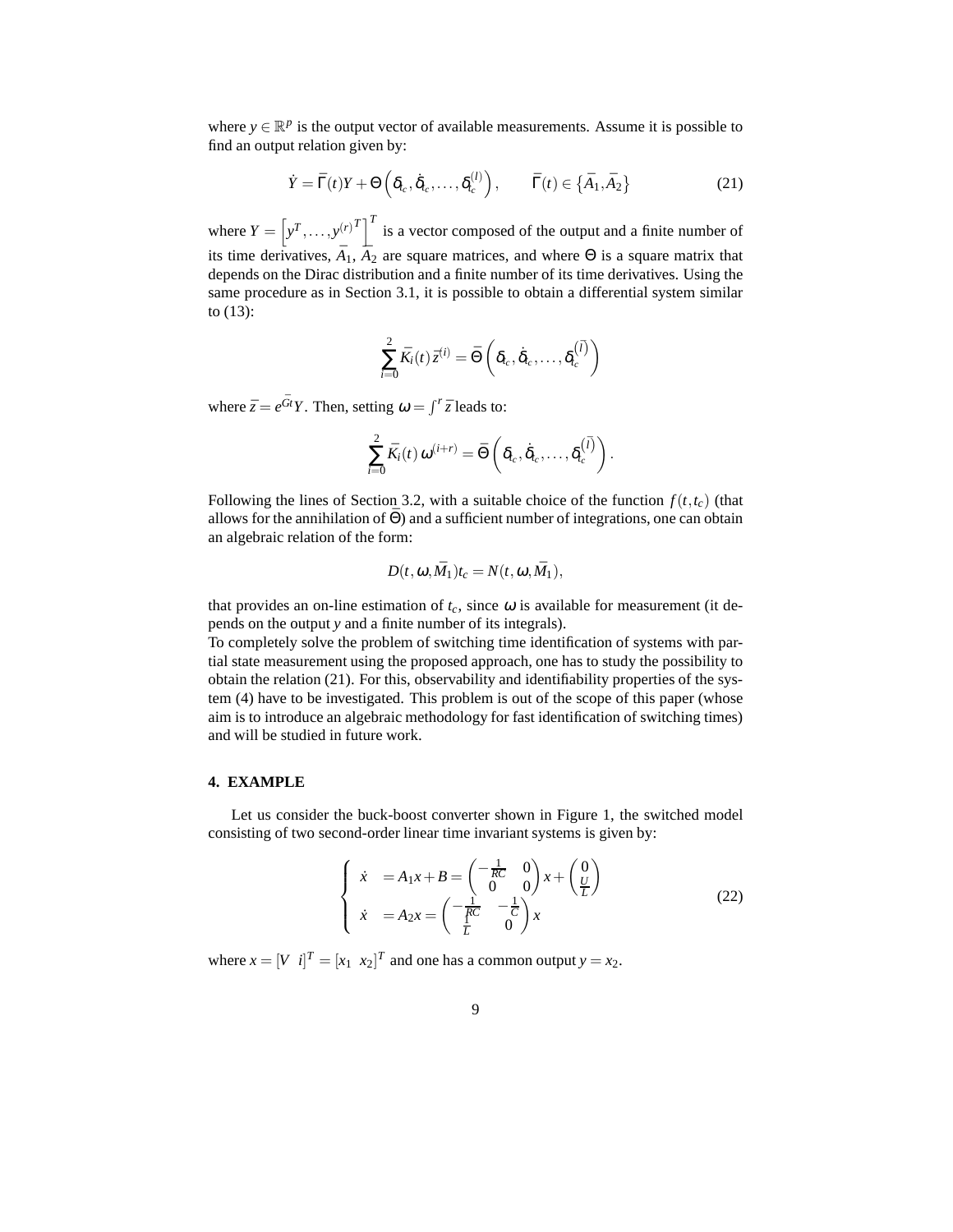

Figure 1: Buck-boost converter circuit.

The mode 1 represents the transistor  $T$  closed and the diode  $D$  blocked ( $T = 1$ ,  $D = 0$ , while the mode 2 correspond with *T* OFF and *D* ON (*T* = 0, *D* = 1). This model is well being to the class defined in the section 3.4. Note that mode 1 is unstable, since the current increases linearly with time when *T* is closed, while mode 2 (*T* open) is stable at the origin.

One can rewrite this system as follows:

$$
\begin{cases}\n\dot{Y} = \begin{pmatrix} 0 & 0 \\ 0 & 0 \end{pmatrix} Y + \begin{pmatrix} \frac{U}{L} \\ \frac{U}{L} \delta_{l_c} \end{pmatrix} \\
\dot{Y} = \begin{pmatrix} 0 & 1 \\ -\frac{1}{LC} & -\frac{1}{RC} \end{pmatrix} Y\n\end{cases}
$$
\n(23)

 $\setminus$ 

with  $Y = [y \; \dot{y}]^T$  corresponds with the relation (21). One has

$$
\bar{G} = -\frac{\begin{pmatrix} 0 & 0 \\ 0 & 0 \end{pmatrix} + \begin{pmatrix} 0 & 1 \\ -\frac{1}{LC} & -\frac{1}{RC} \end{pmatrix}}{2} = \frac{\begin{pmatrix} 0 & 1 \\ \frac{1}{LC} & \frac{1}{RC} \end{pmatrix}}{2}
$$

to change the variable  $\bar{z} = e^{\bar{G}t}Y$ . Setting  $\omega = \int_0^t \bar{z}(\tau) d\tau$ , then  $\omega$  is available for measurement (it is as a function of the output *y* and its integral). In order to annihilate  $\Theta(\delta_{t_c})$ , here one chooses the function  $f(t,t_c) = t^2(t-t_c)^2$  satisfying with the properties:

- **(i)**  $f(t,t_c)\delta_{t_c} = f(t,t_c)\dot{\delta}_{t_c} = 0,$
- **(ii)**  $f(0,t_c) = \dot{f}(0,t_c) = 0.$

After twice integrations one obtains:

$$
D_1(t, \omega, \bar{M}_1)t_c^2 - D_2(t, \omega, \bar{M}_1)t_c + N(t, \omega, \bar{M}_1) = 0
$$
\n(24)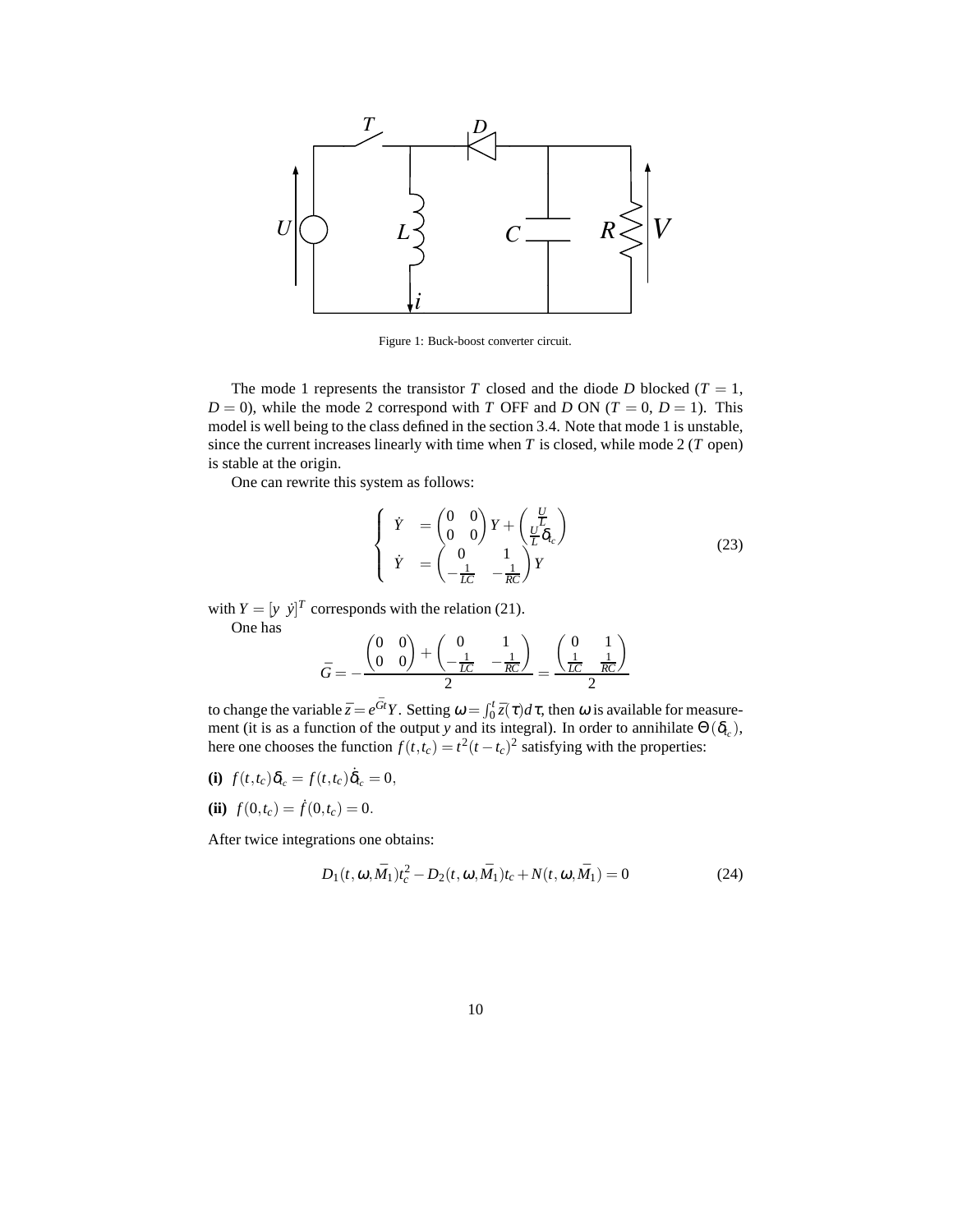with

$$
N(t, \omega, \bar{M}_1) = t^4 W_1(t) \omega(t) - \int_0^t (8\tau^3 W_1(\tau) + \tau^4 \dot{W}_1(\tau)) \omega(\tau) d\tau + \int_0^t (t - \tau)(12\tau^2 W_1(\tau) + 4\tau^3 \dot{W}_1(\tau) - \Delta_1(\tau) \bar{M}_1(\tau)) \omega(\tau) d\tau D_1(t, \omega, \bar{M}_1) = t^2 W_1(t) \omega(t) - \int_0^t (4\tau W_1(\tau) + \tau^2 \dot{W}_1(\tau)) \omega(\tau) d\tau + \int_0^t (t - \tau)(2W_1(\tau) + 2\tau \dot{W}_1(\tau)) \omega(\tau) d\tau D_2(t, \omega, \bar{M}_1) = 2t^3 W_1(t) \omega(t) - \int_0^t (12\tau^2 W_1(\tau) + 2\tau^3 \dot{W}_1(\tau)) \omega(\tau) d\tau + \int_0^t (t - \tau)(12\tau W_1(\tau) + 6\tau^2 \dot{W}_1(\tau)) \omega(\tau) d\tau
$$

Hence, one can calculate  $t_c$  explicitly from the equation (24).

The Buck-Boost circuit has the following characteristics:  $U = 24(V)$ ,  $L = 100(\mu H)$ ,  $C = 220(\mu F)$ ,  $R = 20(\Omega)$ . In order to get a good simulation, since the above parameters *L* and *C* are of order  $10^{-4}$ , we use a time scaling  $T = \frac{1}{\varepsilon}t$  with  $\varepsilon = 10^{-4}$ , that means we simulate  $\frac{dx}{dT} = Ax + b$  instead of  $\frac{dx}{dt} = \frac{1}{\varepsilon}(Ax + b)$ . The switching instants of this system are detected using the proposed algorithm with  $T_e = 0.001s$  with respect to the new time scaling. The switching times are assumed to occur at:  $t_1 = 80(\mu s)$ ,  $t_2 = 150(\mu s)$ ,  $t_3 = 220(\mu s)$ ,  $t_4 = 280(\mu s)$  (real time) (see Fig. 3) and the first active mode is 1. Note that in the simulation, one chooses 30 sampling periods to identify the switching time, so the dwell time of the system has to be at least larger than  $3(\mu s)$ with respect to the real time. In Fig. 2 is reported the behavior of the state  $x(t)$ . Fig. 3 shows that the estimator scheme can detect all switching times *t<sup>c</sup>* accurately.



Figure 2: State x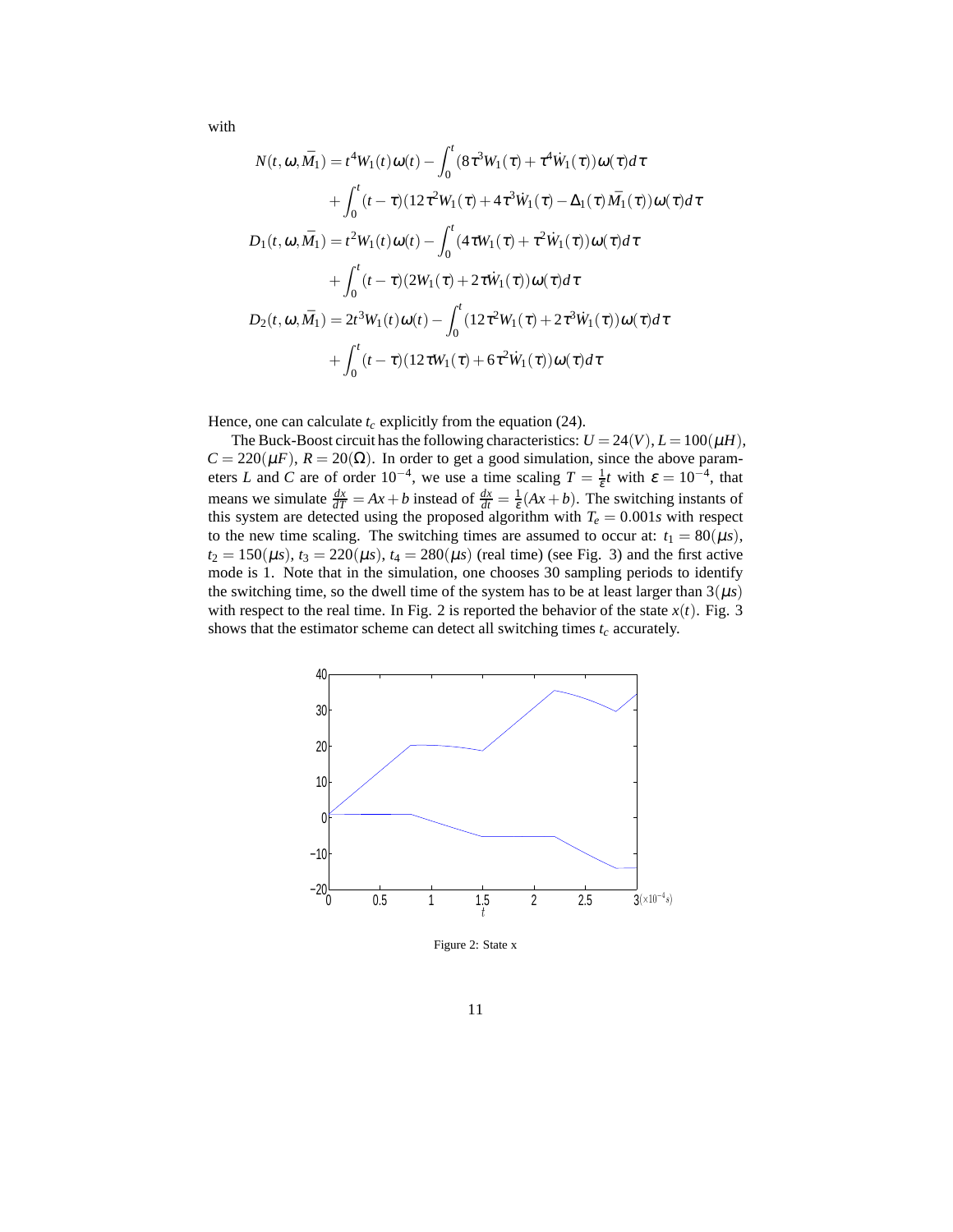

Figure 3: Identification of the switching times *t<sup>c</sup>*

Note that the methodology of this algebraic approach can be applied to solve some practical problems, such as for instance fault detection, fault tolerant control issues [30].

### **5. Conclusion**

In this paper, an algebraic approach for switching time estimation of a class of hybrid systems has been introduced. Using an approach based on algebraic tools and distribution theory, an explicit algorithm which computes on-line the switching time instants in a fast way has been derived for systems with full and partial state measurement. Future works are concerned with observability and identifiability issues.

- [1] Ackerson, G. A., Fu, K. S., 1970. On state estimation in switching environnements. In: IEEE Trans. Automat. Control. Vol. 15(1). pp. 10–17.
- [2] Agrachev, A. A., Liberzon, D., 2001. Lie-algebraic stability criteria for switched systems. In: SIAM J. Control Optimiz. Vol. 40.
- [3] Alessandri, A., Coletta, P., 2001. Design of luenberger observers for a class of hybrid linear systems. In: In hybrid systems: Computation and Control, Springer Verlag. Vol. 2034. pp. 7–18.
- [4] Babaali, M., Pappas, G. J., 2005. Observability of switched linear systems in continuous time. In: Lecture Notes in Computer Science (Hybrid Systems: Computation and Control). Vol. 3414. pp. 103–117.
- [5] Balluchi, A., Benvenuti, L., Benedetto, M. D. D., Sangiovanni-Vincentelli, A. L., 2002. Design of observers for hybrid systems. In: Lecture notes in computer Science 2289, Springer Verlag. pp. 77–89.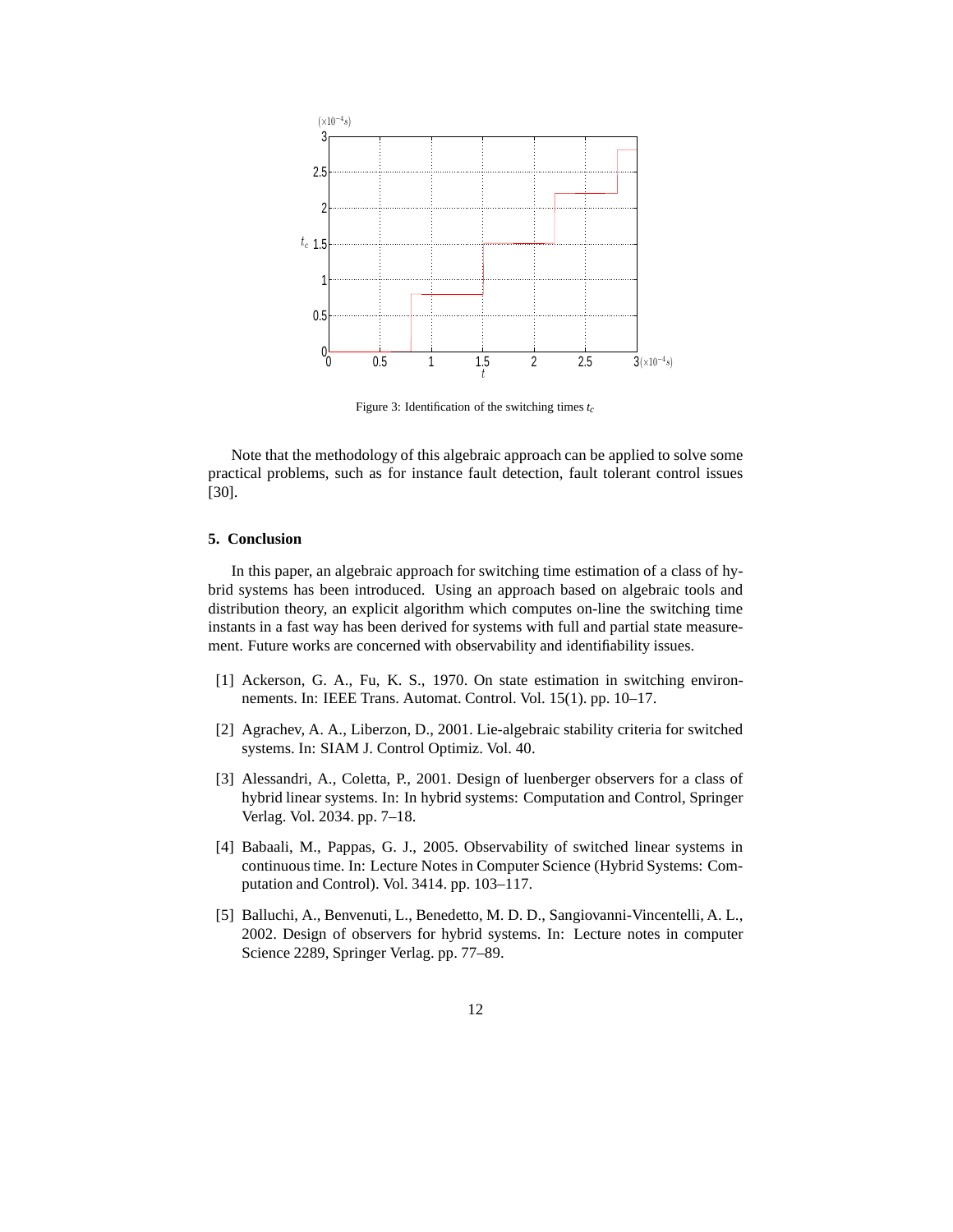- [6] Barbot, J.-P., Fliess, M., Floquet, T., 2007. An algebraic framework for the design of nonlinear observers with unknown inputs. In: 46th IEEE Conference on Decision and Control. New Orleans, Louisiana, USA. URL http://hal.inria.fr/inria-00172366/en/
- [7] Basseville, M., Nikiforov, I. V., 1993. Detection of abrupt changes theory and application. In: Englewood Cliffs, N.J. ISBN 0-13-126780-9.
- [8] Belkoura, L., Richard, J.-P., Fliess, M., 2006. On-line identification of systems with delayed inputs. In: 17th Symposium on Mathematical Theory of Networks and Systems (MTNS). Kyoto, Japon. URL http://hal.inria.fr/inria-00068435/en/
- [9] Belkoura, L., Richard, J.-P., Fliess, M., 2009. Parameters estimation of systems with delayed and structured entries. In: Automatica. Vol. 45. pp. 1117–1125.
- [10] Boscain, U., 2006. Stability of planar switched systems: The linear single input case. In: SIAM J. Control Optimiz. Vol. 73. pp. 89–112.
- [11] Bourdais, R., Fliess, M., Join, C., Perruquetti, W., 2007. Towards a model-free output tracking of switched nonlinear systems. In: 7th IFAC Symposium on Nonlinear Control Systems, NOLCOS 2007. Pretoria, South Africa, pp. 637–642.
- [12] Branicky, M. S., 1998. Multiple Lyapunov functions and other analysis tools for switched and hybrid systems. In: IEEE Trans. Automat. Control. Vol. 43. pp. 475–482.
- [13] DasGupta, B., Sontag, E. D., 2001. A polynomial-time algorithm for checking equivalence under certain semiring congruences motivated by the state-space isomorphism problem for hybrid systems. In: Theoretical Computer Science. Vol. 262(1-2). pp. 161–189.
- [14] Davila, J., Pisano, A., Usai, E., 2009. Finite-time observation of the continuous and discrete state for a class of nonlinear switched dynamics. In: 3rd IFAC Conference on Analysis and Design of Hybrid Systems. Zaragoza, Spain.
- [15] Domlan, E. A., Ragot, J., Maquin, D., 2007. Switching systems: Active mode recognition, identification of the switching law. In: Journal of Control Science and Engineering.
- [16] Fantuzzi, C., Simani, S., Beghelli, S., Rovatti, R., 2002. Identification of piecewise affine models in noisy environment. In: Int. J. of Control. Vol. 75(18). pp. 1472–1485.
- [17] Fliess, M., Join, C., Perruquetti, W., 2008. Real-time estimation for switched linear systems. In: 47th IEEE Conference on Decision and Control.
- [18] Fliess, M., Join, C., Sira-Ramírez, H., 2004. Robust residual generation for linear fault diagnosis: an algebraic setting with examples. In: Int. J. of Control. Vol. 77. pp. 1223–1242.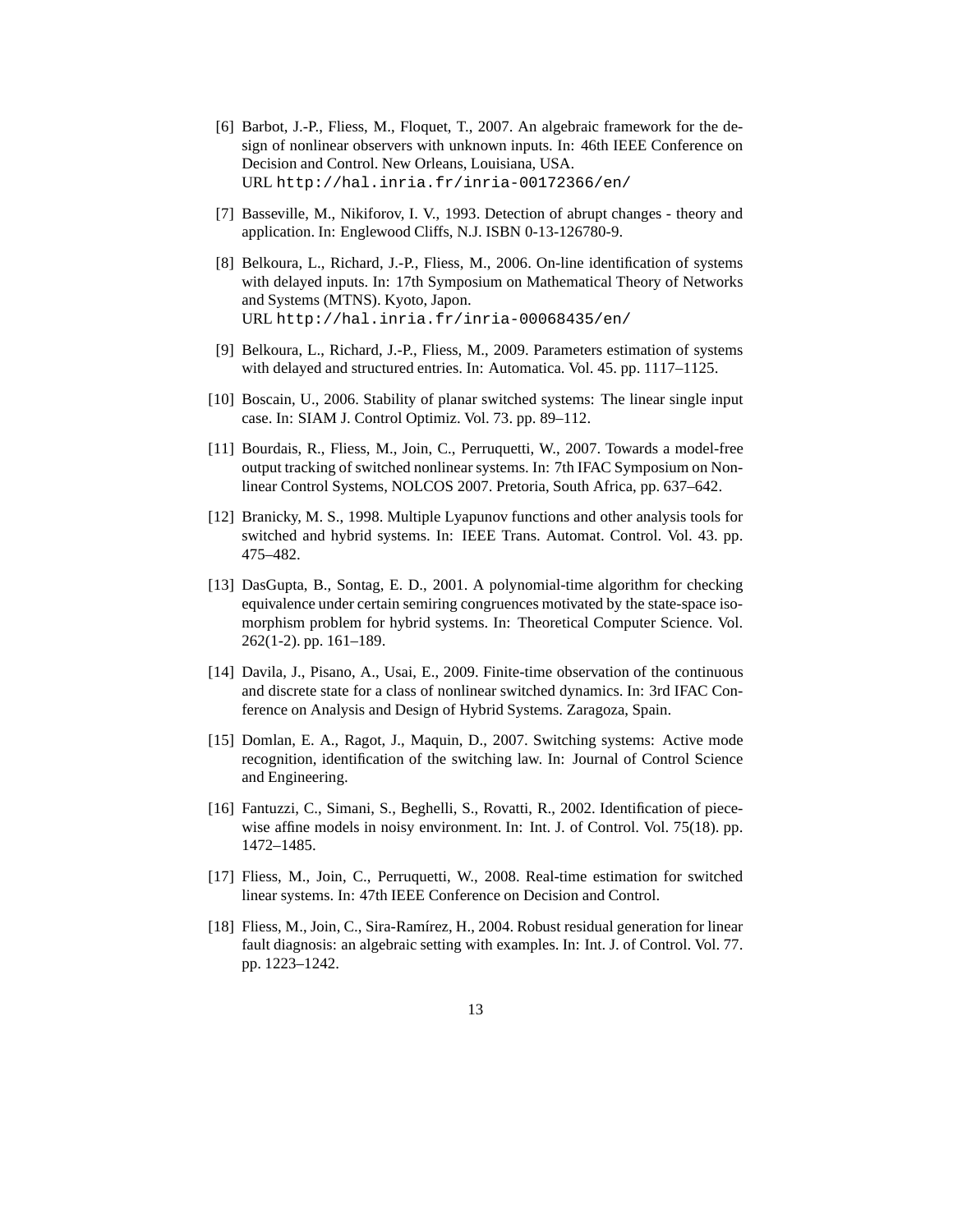- [19] Fliess, M., Sira-Ramírez, H., 2003. An algebraic framework for linear identification. In: ESAIM Control Optim. Calc. Variat. Vol. 9. pp. 151–168.
- [20] Fliess, M., Sira-Ramírez, H., 2008. Closed-loop parametric identification for continuous-time linear systems via new algebraic techniques. In: Identification of Continuous-time Models from Sampled Data. Springer.
- [21] Hashambhoy, Y., Vidal, R., 2005. Recursive identification of switched arx models with unknown number of models and unknown orders. In: Proceedings of the Joint 44th IEEE Conference on Decision and Control and European Control Conference. Sevilla, Spain.
- [22] Heemels, W., Schutter, B. D., Bemporad, A., 2001. Equivalence of hybrid dynamical models. In: Automatica. Vol. 37(7). pp. 1085–1091.
- [23] Huang, K., Wagner, A., Ma, Y., 2004. Identification of hybrid linear timeinvariant systems via subspace embedding and segmentation (ses). In: 43*th* IEEE Conf. Decision Control. Atlantis, Paradise Island, Bahamas.
- [24] Liberzon, D., 2003. Switching in systems and control. In: Systems & Control: Foundation & Applications. Birkhauser.
- [25] Mancilla-Aguilar, J. L., García, R. A., 2000. A converse lyapunov theorem for nonlinear switched systems. In: Systems & Control Letters. Vol. 41. pp. 67–71.
- [26] Moulay, E., Bourdais, R., Perruquetti, W., 2007. Stabilization of nonlinear switched systems using control lyapunov functions. In: Nonlinear Analysis: Hybrid Systems. Vol. 1. pp. 482–490.
- [27] Orani, N., Pisano, A., Franceschelli, M., Giua, A., Usai, E., 2009. Robust reconstruction of the discrete state for a class of nonlinear uncertain switched systems. In: 3rd IFAC Conference on Analysis and Design of Hybrid Systems. Zaragoza, Spain.
- [28] Paoletti, S., Juloski, A. L., Ferrari-Trecate, G., Vidal, R., 2007. Identification of hybrid systems: a tutorial. In: European Journal of Control. Vol. 13(2-3).
- [29] Persis, C. D., Santis, R. D., Morse, A. S., 2004. Supervisory control with statedependent dwell-time logic and constraints. In: Automatica. Vol. 40(2). pp. 269– 275.
- [30] Rhee, J. M., Pham, H.-A., Kim, S. M., Ko, Y. M., Lee, D. H., 2009. Issues of fail-over switching for fault-tolerant ethernet implementation. In: International Conference on New Trends in Information and Service Science. pp. 711–714.
- [31] Rudolph, J., Woittennek, F., 2008. An algebraic approach to parameter identification in linear infinite dimensional systems. In: IEEE Mediterranean Conference on Control and Automation. Ajaccio, France. URL http://hal.inria.fr/inria-00320976/fr/